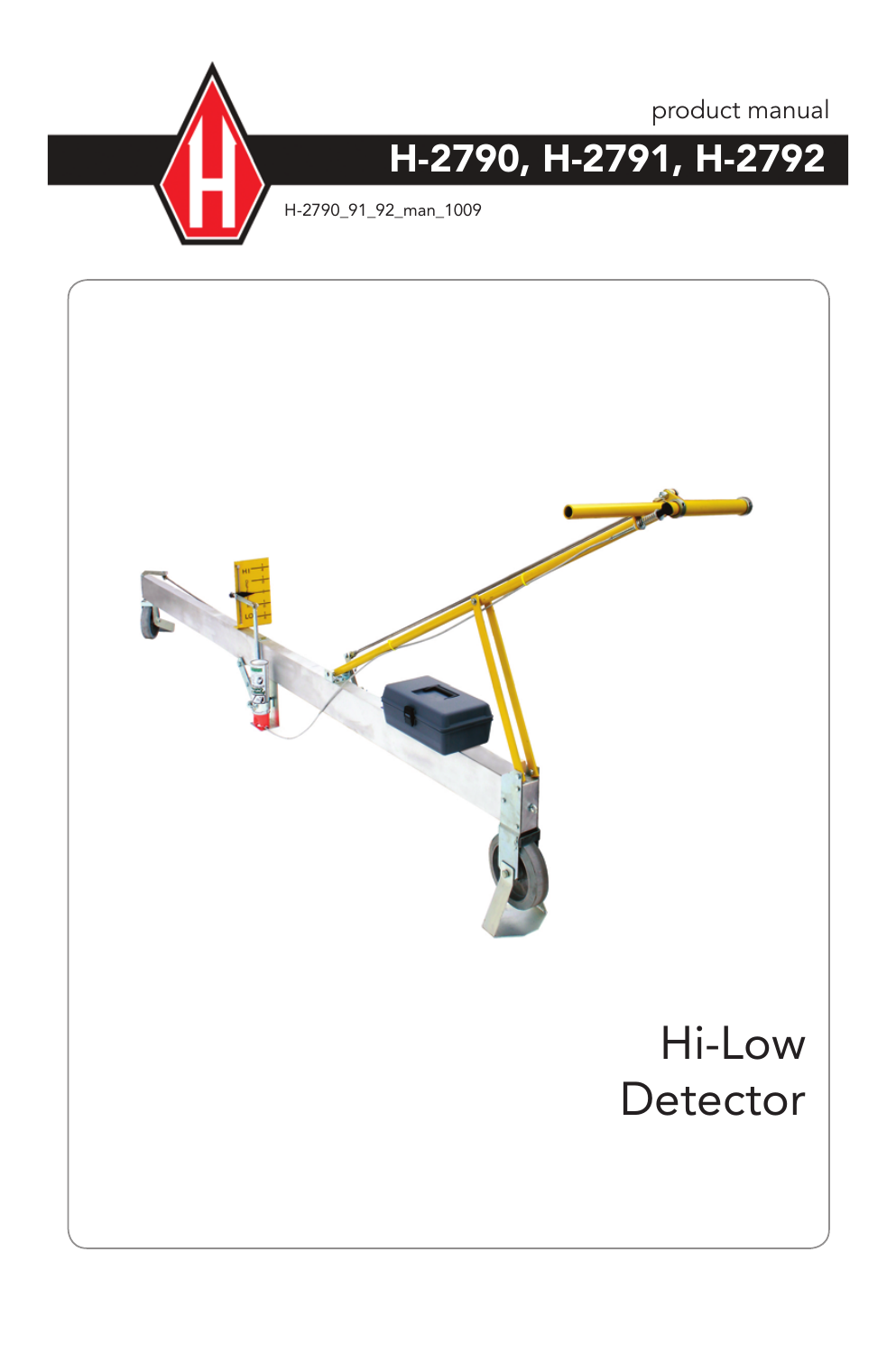## General Information

The Hi-Low Detector is a device used for detecting and marking the points on a roadway surface that deviates from the desired level of grade. It is a precision-made straightedge, for checking both concrete and blacktop slabs. Basically, the machine consists of an I-beam body 10 to 16 feet long with riding wheels at the ends and a detector wheel at the middle, so that the machine can be steered on the surface. The detector wheel, located at the middle of the machine, detects any vertical deviation of the surface from a straight line between the supporting wheels at the ends of the machine.

The vertical deviations are shown by a movable pointer over a visible scale. Markings can be made on the surface using a special dye kept in a reservoir and release valve control mechanism. The timing and location of the marking can be controlled through a cable at the operator's handle.

The Hi-Low Detector is shipped completely assembled except for attaching the operator's handle, rear steering rod, and dye release cable.

# Assembly

- 1. Attached the handle and steering rod to the I-beam body.
- 2. Run the loose end of the dye marker cable through the guide bracket so that 7/16" (11mm) of cable wire extends beyond the bracket.
- 3. After tightening the bracket, adjust the push collar on the end of the cable wire so that it clears the control valve lever by 1/32" (0.8mm).
- 4. With this setting, the push collar should fully open the control valve when the dye release lever on the handle is actuated.
- 5. Connect the rear steering rod to the front wheel assembly. This will enable the front wheels to turn about 20° to the right or left.

## **Components**

- 1. Front Wheel Lock: The front wheel can be locked in a straightforward position by turning the spring actuated locking rod off the holding peg. With this rod in the down or locked position, the front wheel is non-steerable as required when the Hi-Low Detector is used for aligning forms.
- 2. Tire Scrapers: An adjustable tire scraper is mounted in front of each wheel and preset to clear the wheel by approximately 1/32" (0.8mm). These scrapers prevent mud and dirt from accumulating on the rubber-tired wheel, which would result in inaccurate readings. After long periods of use, it may be necessary to reset these tire scrapers to 1/32" (0.8mm) clearance on each wheel.
- 3. Aerosol-Spray Dye Marking System: Irregular surfaces are marked by aerosol-spray dye. Upon receiving the visual indicator signals, the operator depresses a button on the steering handle that controls the marking-dye discharge valve. Bright orange dye sprays onto the irregular surface from a replaceable aerosol can that is mounted directly beside the indicator wheel. A series of long, parallel dye streaks laid down by repeated passes on the uneven area vividly marks high and low spots for correction. Use of the non-clogging aerosol can for dye discharge eliminates mixing, permits precision marking, and prevents waste.

## Accessories/Replacement Parts

H-2790B Bell/Buzzer indicator SYSTEM. Powered by a 6-volt battery

H-2790D Replacement aerosol dye. Cartoon of 12, 12 oz. (340g) spray cans.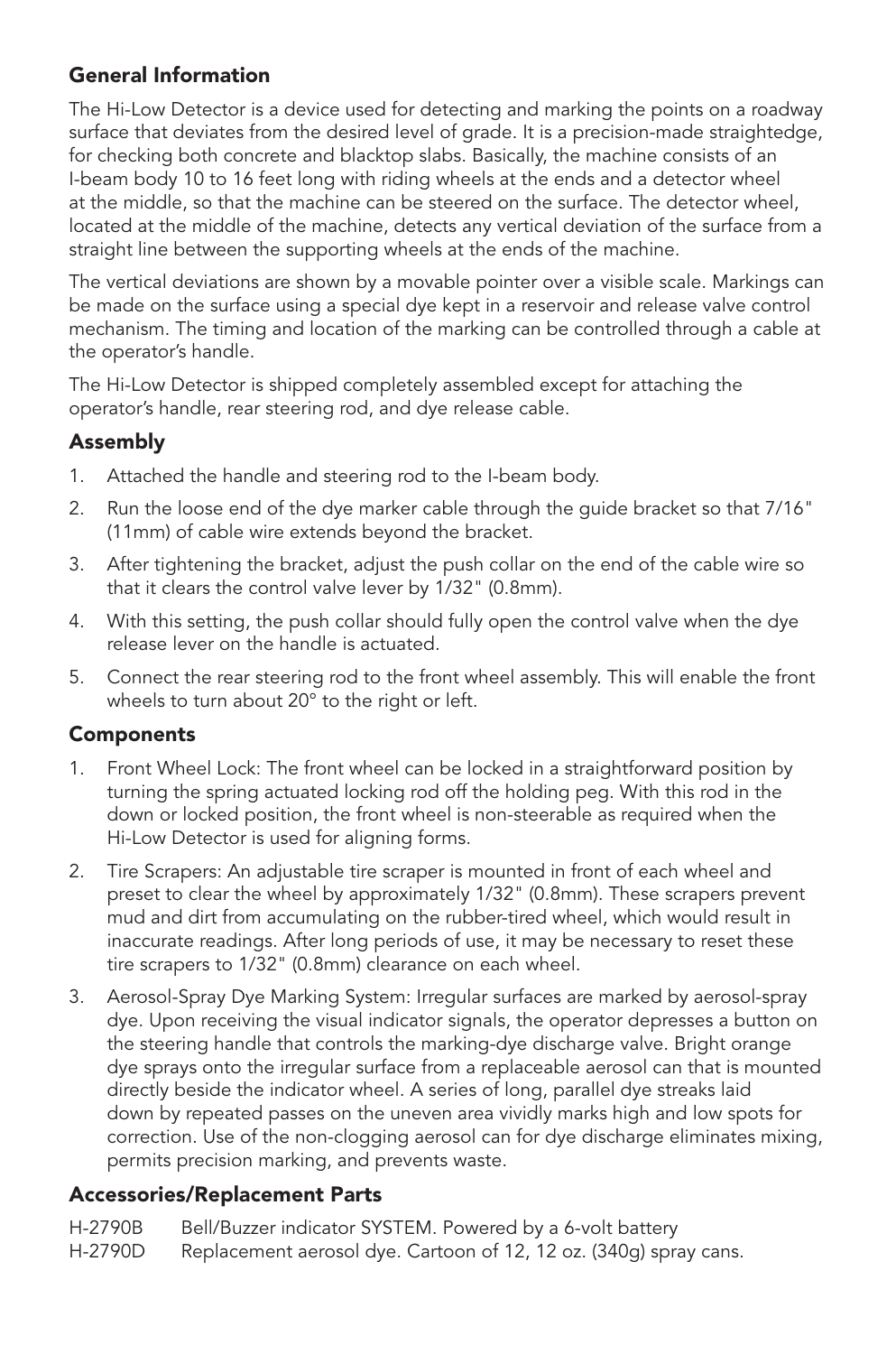# Adjusting & Checking Accuracy

- 1. Quickly check for accuracy by hooking the spring-loaded line underneath the wheels as shown in Figure 1.
- 2. To set the indicator wheel exactly on the line, loosen the wing nut at point "A" and turn screw "A" upward until the wheel is right on the line. With the wheel in this position, the indicator needle should read zero. If it does not, release lock nut "B" and turn rod at "C" up or down until a zero reading is obtained. Then tighten nut "B" and back off or lower screw "A" until the arm rests on lower stop "D".



Figure 1

3. The Hi-Low Detector can be quickly checked for accuracy without using the storage and transport frame by lowering the front and rear wheel guides. This raises the wheels off of the ground so that the spring-loaded line can be stretched underneath.

## Specification

| Frame<br>Stands<br>Wheels | Rectangular aluminum stock<br>Front and rear; for storage, transport, and testing<br>Ground concentric with inside diameter of their ball bearings; neoprene<br>tires and adjustable scraper blades for accuracy; one front, one rear and |
|---------------------------|-------------------------------------------------------------------------------------------------------------------------------------------------------------------------------------------------------------------------------------------|
|                           | one center indicator wheel                                                                                                                                                                                                                |
| Dye                       | Bright orange; 12 oz. (340g) aerosol can; mounts beside indicator wheel;<br>contains no fluorocarbons; non-clogging                                                                                                                       |
| Handle                    | For steering; with button for discharging dye                                                                                                                                                                                             |
| Scale                     | Vertical; large pointer; mounted above indicator wheel;<br>magnifies variations 16X                                                                                                                                                       |
| Gradations                | 1 <sub>mm</sub>                                                                                                                                                                                                                           |
| Readings                  | Magnified; range from 0 to 1/4" (6.4mm), high or low                                                                                                                                                                                      |
| Weights                   | H-2790: Net 70 lbs. (32kg); Shipping 140 lbs. (64kg)<br>H-2791: Net 80 lbs. (36kg); Shipping 160 lbs. (73kg)<br>H-2792: Net 102 lbs. (46kg); Shipping 200 lbs. (91kg)                                                                     |

## **Maintenance**

With normal use and handling, this machine will perform accurately over long periods of time and needs only occasional rechecking for accuracy.